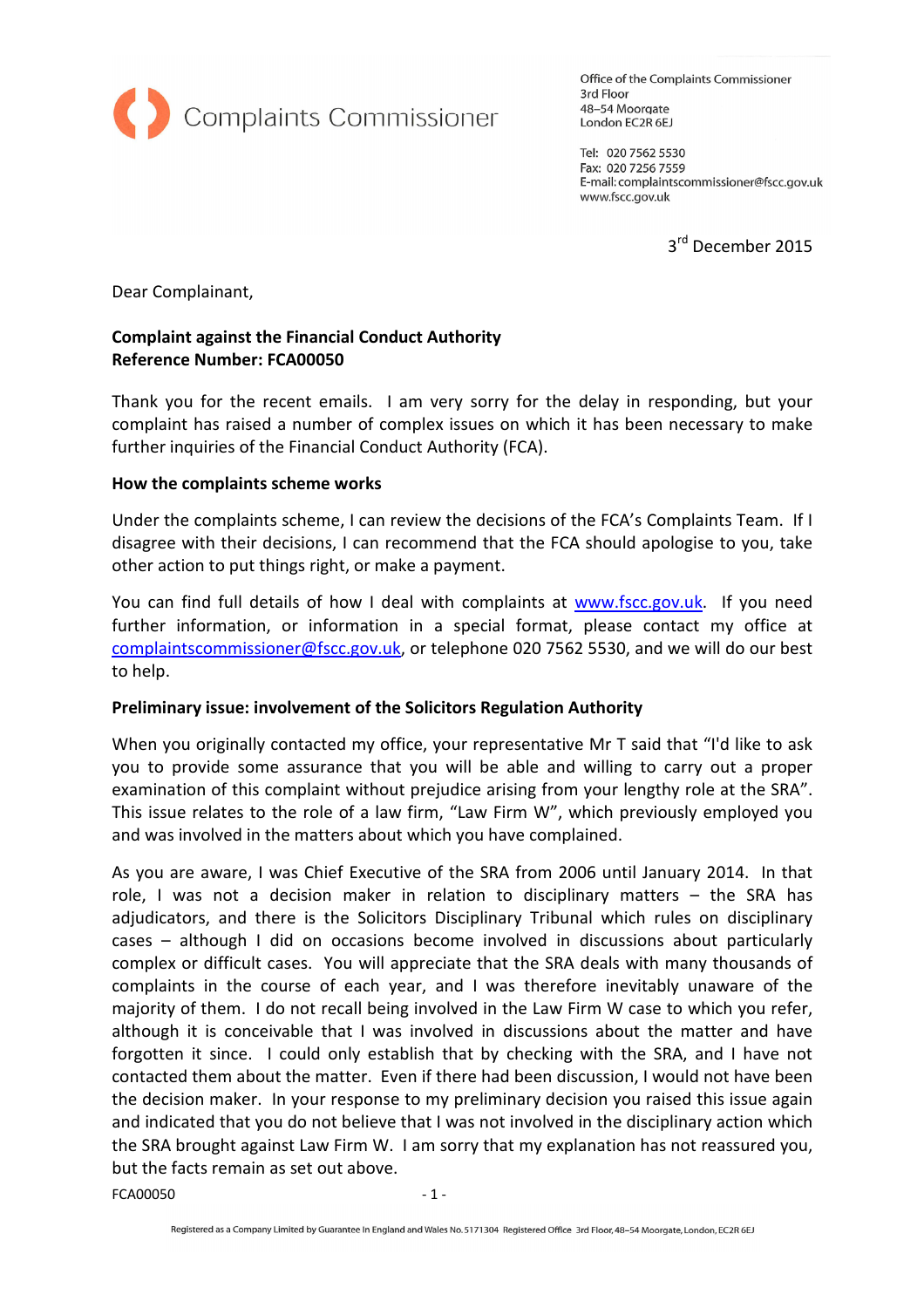You will also recall that, before I undertook my investigation, I wrote to you and said that "I would be willing and able to carry out a proper examination of your complaint, and I can give you my personal assurance that I would not allow my previous role with the SRA to affect my judgement in relation to your complaint". I emphasised that the matters which you were asking me to look at related to the FCA's actions or inactions and not the actions of the SRA. However, I equally recognised that you might take a different view and for that reason, I drew your attention to paragraph 4.6 of the Complaints Scheme (http://fscc.gov.uk/complaints-scheme/) which states:

4.6 In circumstances where the Complaints Commissioner is unable to investigate a complaint, the regulators will ask the President of The Law Society to nominate a solicitor to carry out the functions conferred on the Commissioner by the Scheme. This appointment is subject to the approval of HM Treasury.

Although I made this offer to you, Mr T responded on your behalf to say that, as I had clarified several points relating to my past role with the SRA, you were happy for me to oversee the examination of your complaint.

I would also like to add reassurance that I have based my investigation into this complaint entirely on the papers which have been presented to me. The decision that the SRA made in respect of Law Firm W has not influenced my decision or my investigation in any way.

### What we have done since receiving your complaint

We have now reviewed all the information the regulator has sent us. We have also carefully reviewed the comments which you and the regulator made when I shared with you my provisional decision, and have made some significant adjustments in the light of those comments.

My final decision on your complaint is explained below.

As you can find full details of how I deal with complaints at www.fscc.gov.uk I do not intend to set them out fully below.

### Your complaint

From the material which you and Mr T have sent to us, I understand that your complaint can be summarised as follows:

• you state that, from your knowledge as a previous employee of Law Firm W, a large number of consumers were overcharged by HFC (and later HSBC after it acquired HFC) as a result of the way charges were added to the accounts of those who had defaulted on credit card payments. You consider that the FCA and predecessor bodies have failed in their duty to protect consumers both in terms of awarding redress and in preventing those responsible for the improper practices from being involved in financial services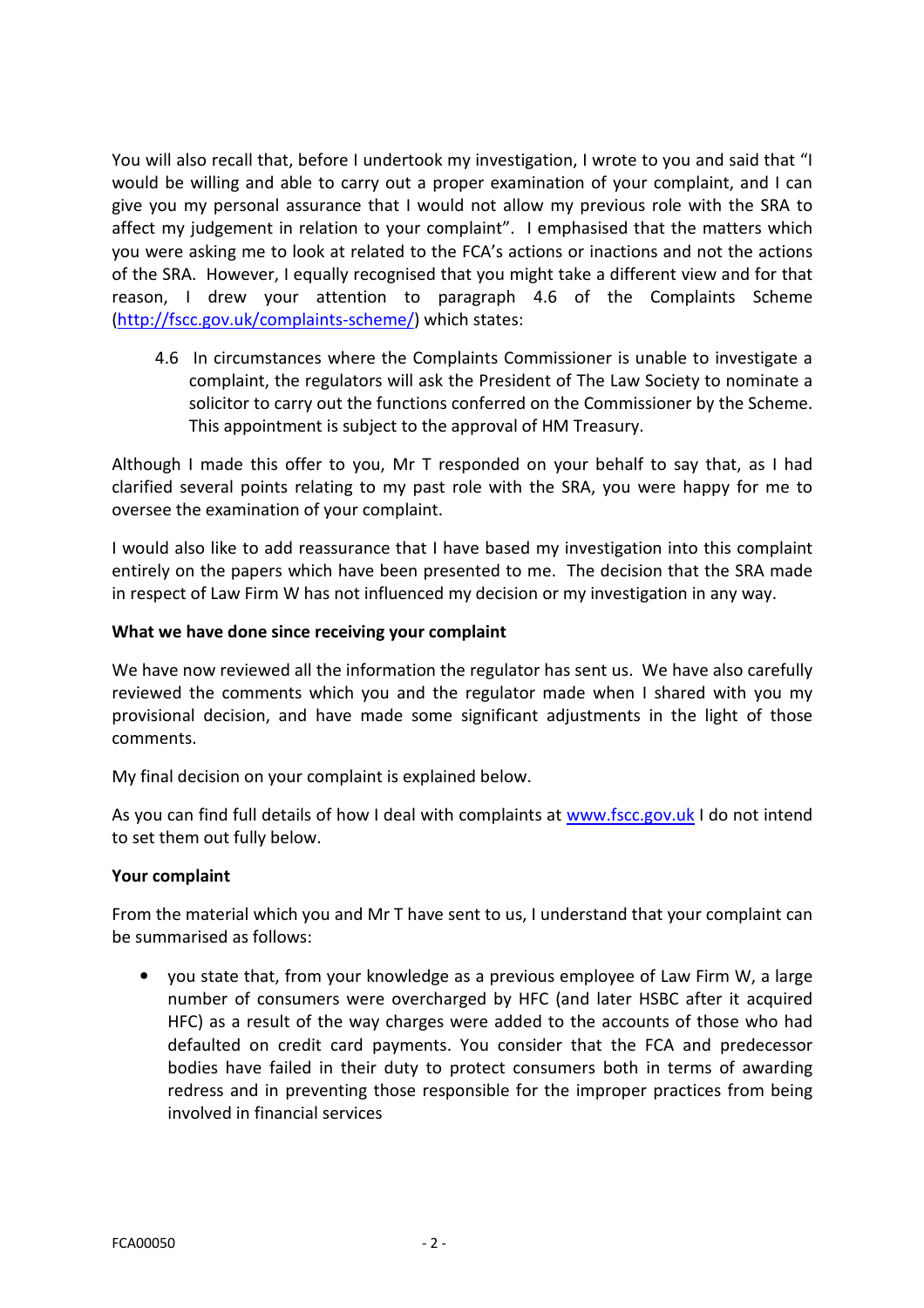• you consider that the FCA's decision to include in a letter to you unverified and unattributed information which HSBC had provided shows that the FCA is failing to protect consumers adequately and is colluding with HSBC.

### My position

In considering this case, I have carefully reviewed both your complaint and the regulator's arguments for not upholding your complaint. Before analysing your complaint, I need to set out some preliminary points to help explain my approach.

### My role

Because this matter is very complicated, I think it would be helpful if I set out my role in considering complaints, so that it is clear what I can, and cannot, consider.

First, it is not my role to substitute my regulatory judgement for that of the regulator. Regulators are, for good reason, given wide discretion within which to operate.

Second, my principal role is to consider whether the regulator's handling of a matter is fair, effective, and reasonable. Matters I can consider include mistakes and lack of care, unreasonable delay, unprofessional behaviour, bias, and lack of integrity.

Third, even though it is not my role to substitute my judgement for that of the regulator, I can study all of the regulator's records (including confidential papers) and can say whether or not, in my opinion, the regulator's handling of a matter, including its exercise of discretion, fell within what would be considered reasonable.

It is on that basis that I have considered your complaint.

### The regulatory complexities

It is also necessary to highlight the exceptional complexity of the regulatory arrangements surrounding your complaint.

The matters about which you complain concern consumer credit arrangements during the period 2003 to 2010. Consumer credit was the responsibility of the Office of Fair Trading (OFT) until  $1<sup>st</sup>$  April 2014, when the FCA assumed that role. However, although consumer credit was the responsibility of the OFT, the Financial Services Authority (FSA) was responsible for the supervision of HSBC (although not its consumer credit activities) until its demise on  $31<sup>st</sup>$  March 2013, when the FCA took on the FSA's functions that relate to this case. Furthermore, although the OFT's regulatory powers changed in 2013, these changes did not extend to allowing the provision of redress. Finally, the statutory arrangements for regulating consumer credit changed again when the FCA took over consumer credit from the OFT on  $1<sup>st</sup>$  April 2014; and the FCA inherited the responsibility for the relevant legacy issues (including complaints handling) from both the FSA and the OFT.

As I shall explain later, these complexities have affected the way in which this whole matter has been handled.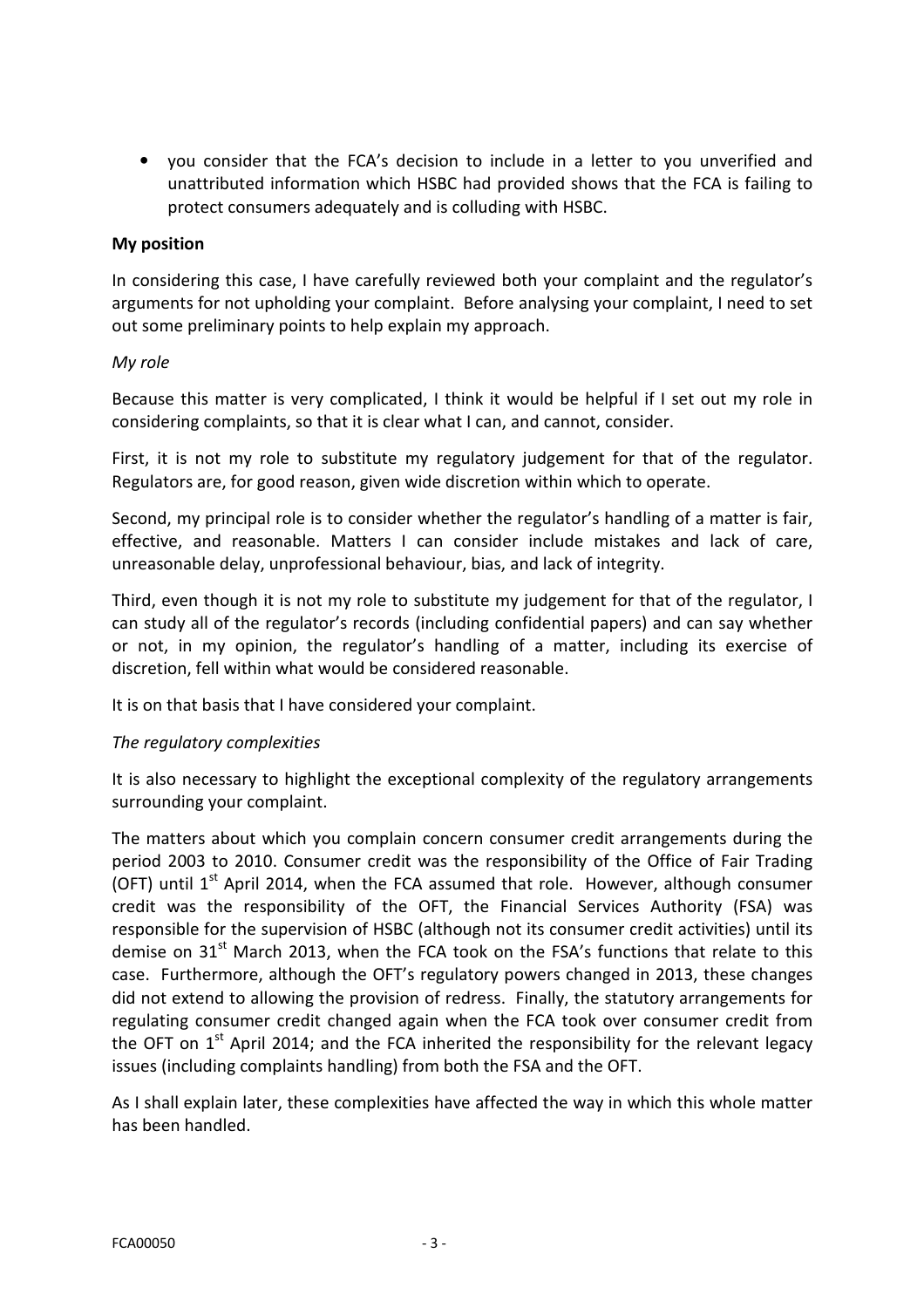## The heart of the matter

Your complaint arises from a relatively simple point. From 2003 to 2010 HFC's practice was to levy a charge on clients for the cost of recovering arrears on credit payments. In the case of HFC, the charge was calculated not on the basis of the actual cost of recovery – as it should have been – but as a percentage of the sum to be recovered. The impropriety of such a charge was established in Solicitors Regulation Authority proceedings in 2007, and subsequently by the OFT in 2010, when measures were agreed with the bank to discontinue the practice. That much is, I believe, uncontentious.

You have added that, in your view, the charges were not merely improper, but unlawful. My understanding is that the OFT did not rule that the collection charges were in themselves unlawful. However, since there is no argument about the fact that they were improperly calculated, and since the issue of the lawfulness of the charges is a matter for the courts rather than me, I have not considered that issue further.

Your principal concern is that, despite these facts having been established, insufficient action was taken both to hold those responsible to account and to redress the consumers who were affected.

The FCA's position has been that, for a variety of reasons set out more fully below, regulatory action is not justified. You do not agree. Your complaint is both about the lack of regulatory action and about the way in which the FCA conducted its interactions with you.

### What happened before the FSA and FCA became involved

From the OFT papers which I have studied – which do not seem to be very comprehensive – it is apparent that the OFT uncovered the improper practice and decided to work with the bank to put it right. It is important to emphasise that at that time the OFT did not have powers to order redress. However, the papers suggest that HFC undertook some form of exercise which I believe was to establish if HFC, through its lawyers, were adding more to consumers' accounts than was necessary to cover the costs of recovery. The papers also suggest that the review exercise which HFC conducted showed that in most cases the charges which were applied did not exceed the reasonable costs associated with the costs of recovering arrears from these consumers, but made adjustments where this was shown to be the case. The papers also state that HFC discovered in four cases consumers had been significantly overcharged and issued refunds. What is not clear from the papers is how comprehensive this exercise was, nor what steps the OFT took to verify it. I am aware that you have alleged that there were many more disadvantaged clients. However, I understand that the improper practice ended and that that, as far as the OFT was concerned, was the end of the matter. It is also worthy of note here that HFC had also informed the OFT that during its review it had removed the excessive charges from all of its customers' accounts, although I am again unable to verify what steps, if any, the OFT took to verify this.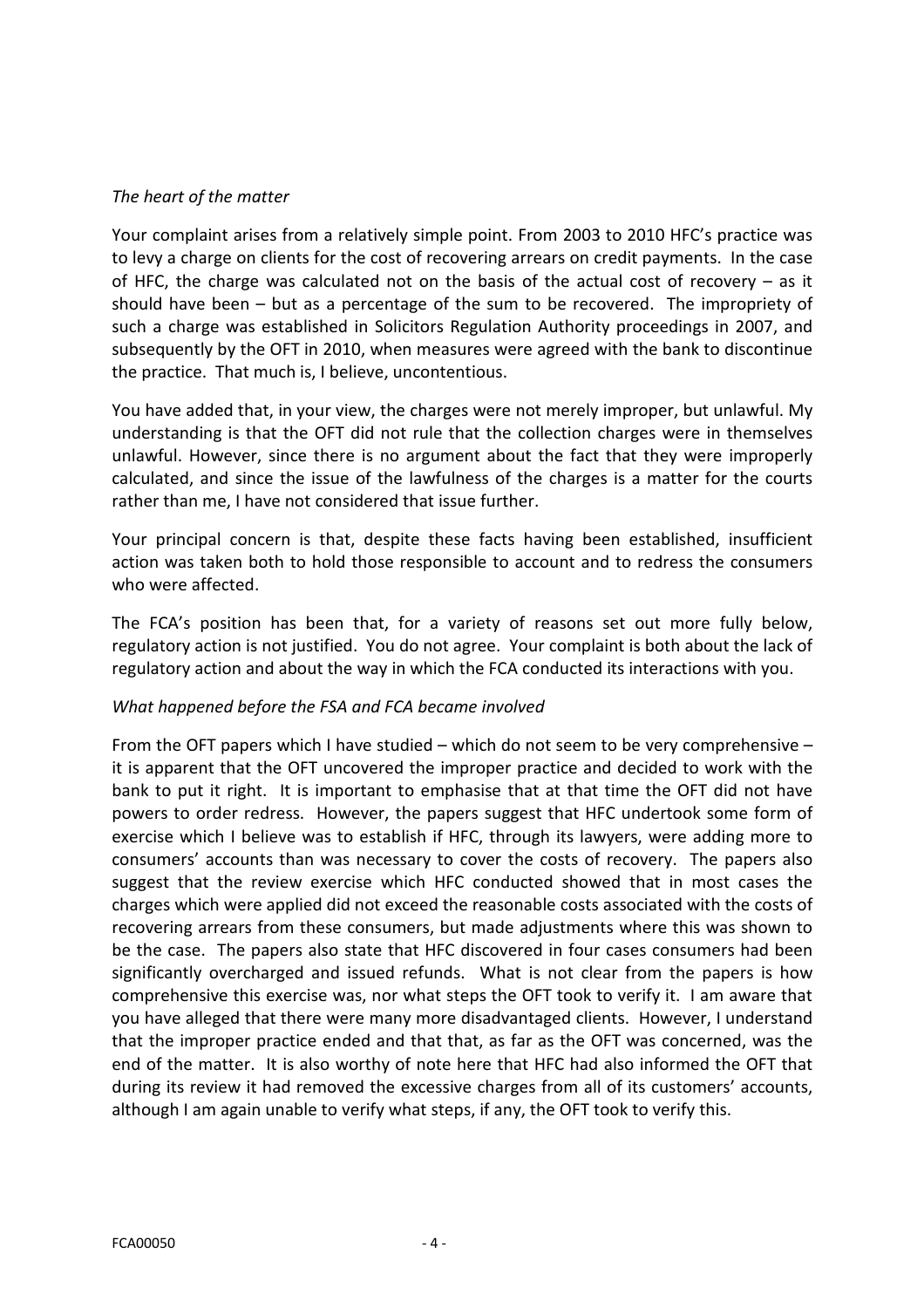In your comments upon my provisional decision, you complained that "you have accepted for the purposes of your decision that only four customers were affected." That is not correct. The position – which is highly unsatisfactory – is that from the papers which I have studied I am unable to establish how thorough HSBC's and OFT's inquiries were.

### What happened after you contacted the FSA and (subsequently) the FCA

The records held by the FCA are much clearer.

You first contacted its predecessor, the Financial Services Authority (FSA), on 14<sup>th</sup> December 2012 to alert it to your concerns about the conduct of HSBC and HFC. The FCA's records indicate that it made you aware that, although it was grateful for the information, the governing legislation would prevent it from informing you how it acted upon the information you were providing.

The records provided to me also indicate that your concerns were immediately passed to the Supervision Team responsible for HSBC (as HSBC had acquired HFC and was now responsible for the HFC's previous conduct). Following consideration of the information, HSBC's Supervision Team concluded that, as the information related to the conduct of HSBC (or rather its subsidiary HFC) under the Consumer Credit licence it held, it fell outside of the FSA's regulatory remit.

The decision the FSA made at this point does not appear to me to have been unreasonable. Your concerns clearly related to the conduct of HSBC (and its subsidiary HFC) in relation to consumer credit activities which were activities which at the time were regulated by the OFT.

However, the FSA failed to follow through the logic of its own conclusions. The allegations you were making were significant ones and, if the FSA's view was that OFT was the appropriate regulatory authority to consider them, it should have referred the matter to the OFT. The FCA's decision letter in response to your complaint implicitly criticises you for not referring the matter to the OFT: that criticism should have been directed at the FSA and, to a lesser extent, the FCA rather than you. I shall return to the decision letter later.

Despite having been told that the legislation did not allow the regulator to explain to you what, if any, action it was taking, you contacted the FSA again in February 2013, who told you that the matter was confidential. Undeterred, in October 2013 you approached the FCA (which had replaced the FSA). The FCA looked into the matter and – clearly prompted by your continuing inquiries – recognised that the matter should have been referred to the OFT, and decided to do so. Unfortunately, despite having belatedly made the right decision, they failed to make the referral.

In February 2014, you submitted a Freedom of Information (FoIA) request. It was only after that request that the FCA realised that the referral to the OFT had still not been made and – to complete a series of events bordering on the farcical – referred the matter to the OFT just weeks before the FCA was to assume the OFT's responsibilities.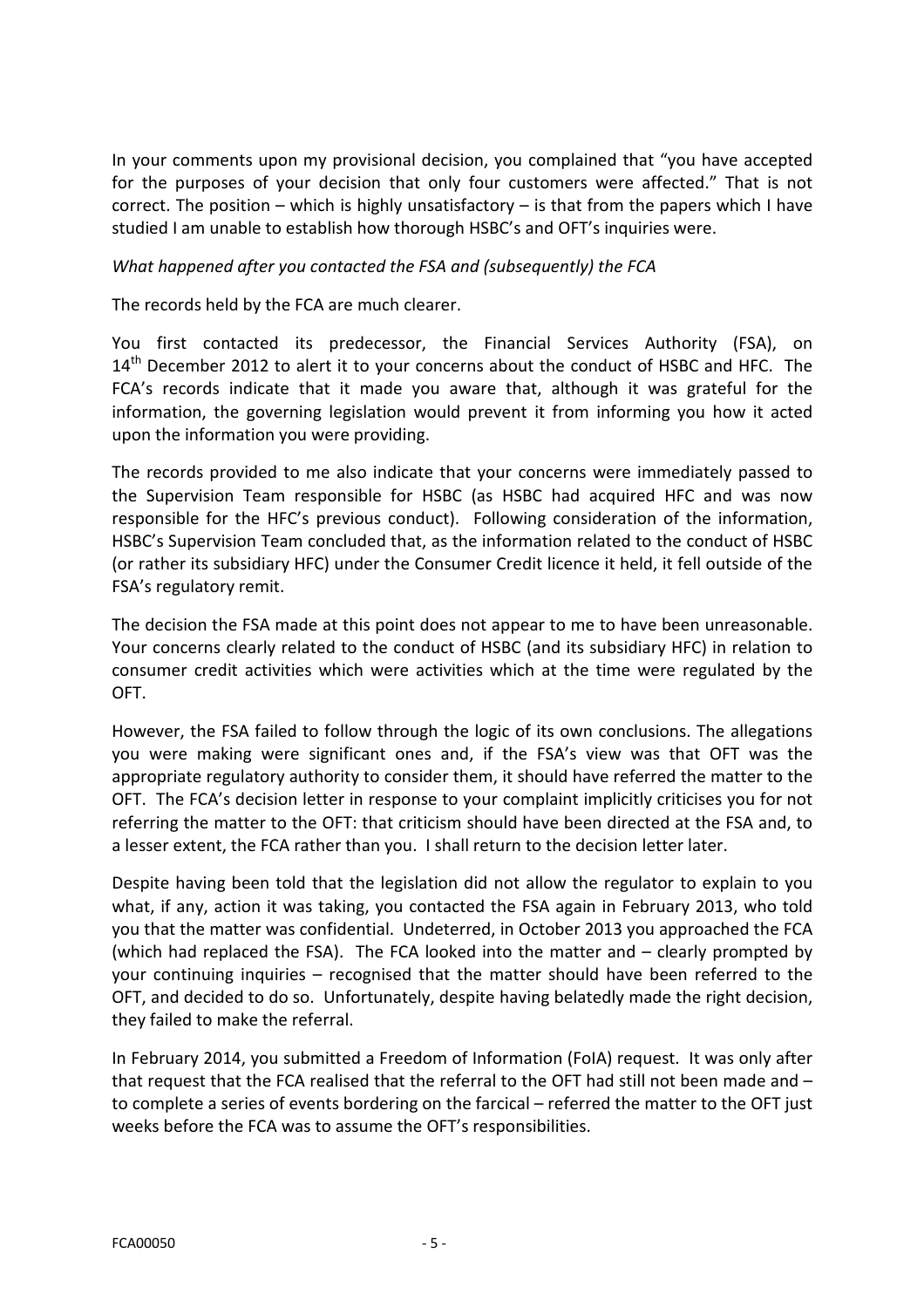Having assumed the OFT's responsibilities for consumer credit on  $1<sup>st</sup>$  April 2014, the FCA continued to struggle both with the information which you had supplied, and your complaint about the way in which it had been handled. The complexities created by the age of the events and changes in jurisdictions and responsibilities which I described above, coupled with the errors in handling by both the FSA and the FCA, made this a difficult matter to tackle.

Put crudely, the FCA's final decision was to take no action on the following grounds (which I list in no particular order):

- 1. the matters complained of were very old;
- 2. they related to HFC, which was no longer involved in consumer credit;
- 3. the FCA's assessment of the situation suggested that there was no evidence of a significant number of continuing complaints;
- 4. the matters related to a time when consumer credit had been regulated by the OFT, and the OFT had taken the action available to it at the time, which did not include powers to require redress;
- 5. matters of fraud were principally for the police.

# My assessment of the regulatory process

If correct, each of those reasons would be potentially valid in reaching a conclusion that no further action was justified, and  $-$  as I explained earlier  $-$  it is not my role to substitute my regulatory judgement for the FCA's. However, the weight to be given to those factors depends upon the underlying facts. Put simply, there are two possible descriptions of the original events: the first is that there was a poor practice which was identified, put right, and, following corrective action, the only four customers adversely affected were recompensed; the second is that there was deliberate, widespread overcharging and there remain many customers who have never been recompensed.

Regrettably, the records from the OFT era are not particularly helpful, and there is little evidence that the OFT checked to see whether the HFC (and subsequently HSBC) had done a thorough job in trying to identify how many customers had suffered a detriment. From the file records passed to me, it would appear that HFC claimed that it had undertaken a review which involved it making corrections to inappropriate charges which had been applied and, in the case of four customers, the payment of compensation; the OFT chose to accept that. From the records, I am in no position to determine whether or not the OFT's inquiries were sufficient.

In my provisional decision, I concluded that, despite the highly unsatisfactory features of this case which I have described above, I did not consider that the FCA's decision was manifestly unreasonable. While the FCA's decision was clearly debatable, it was not my role to substitute my judgement for the FCA's. I did, however, make further inquiries of the FCA, in part prompted by the representations which you made in response to my provisional decision.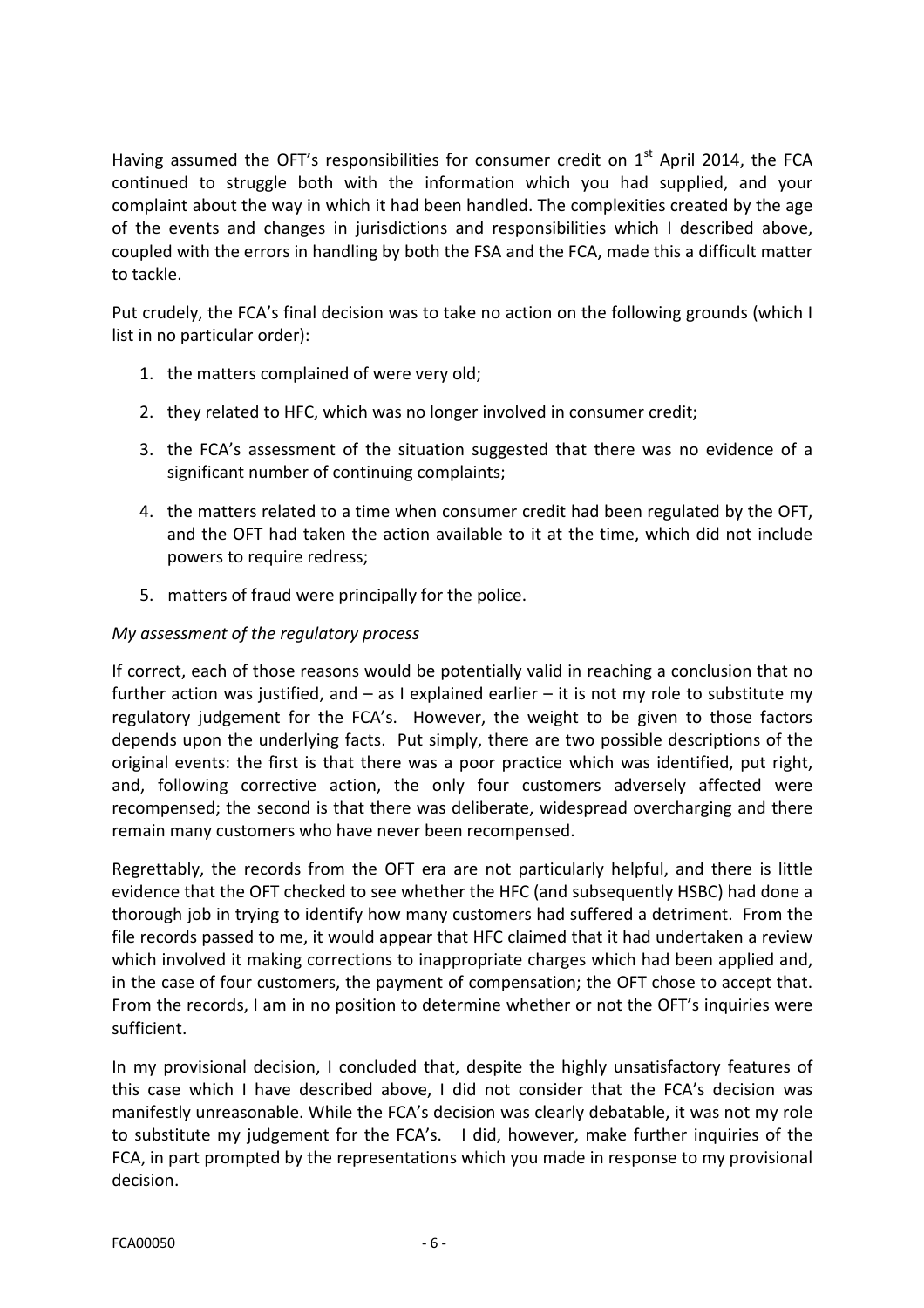In response to my further inquiries, the FCA has informed me that it has some concerns about the basis upon which the original decision to take no further action was taken, and it will therefore revisit the decision on whether it should undertake further work as a result of the allegations you have made about HFC's previous debt collection practices. The FCA's position is that powers to take action are potentially available in an appropriate case of this nature, notwithstanding the fact that the conduct happened at a time when the OFT was the regulator of the consumer credit business - although it should be noted that whilst the FCA may potentially have the power to take action in respect of conduct relating to consumer credit, this point has not yet been tested in court.

I welcome the fact that the FCA will revisit its decision. It is important to stress that the fact that the FCA will review the decision does not necessarily mean that further action will be taken. As I have indicated above, the FCA's decision not to take action was not based purely on the issue of jurisdiction, and it remains possible that, on re-examination, the FCA will continue to conclude that no further action is required.

As I set out in my conclusion, it is very important that, in reconsidering the matter, the FCA takes full account of the concerns which I have set out above

# The FCA's handling of your complaint

I turn now to the FCA's handling of your complaint.

I accept the FCA's comments that, at the time you made your FoIA request in February 2014, the FCA did not have information on all of the matters to which your FoIA request related, and could not provide fully the information you had requested or answer the questions you had put to it.

The FCA has explained that, following your initial enquiries and in anticipation of the expansion of its remit to take on the regulation of consumer credit, the FCA approached HSBC, HFC's parent organisation, for additional information about your allegations. This information was then used by the FCA its response to your FOIA request. I consider that it was reasonable for the FCA to approach HSBC for the information – indeed, it would have been irresponsible for the FCA not to check matters with HSBC.

On  $10<sup>th</sup>$  April 2014, when the FCA responded to your FoIA request, it included a direct quotation from information which HSBC had provided to it without either attributing the quotation or verifying its accuracy. This was an error: the FCA simply should not have quoted directly this information without first verifying that the information was correct.

When corresponding with the FCA you suggested that this amounted to the FCA colluding with HSBC, something which is denied by the FCA. In my view, for collusion to have occurred there must have been a deliberate, joint attempt by the FCA and HSBC to mislead you. It is clear that the FCA made an error and was negligent in the manner in which it responded to your FoIA request. It is also clear that the error is made worse by the fact that the information supplied by HSBC was wrong and  $-$  to anyone familiar with the matter  $$ obviously wrong. It appears that the person at the FCA who incorporated the information in the letter to you simply did not know enough about the matter to spot this. Although this was a very unfortunate error by the FCA, I can find no evidence that the individual responding to your FOIA request or the FCA as an organisation deliberately set out to mislead you.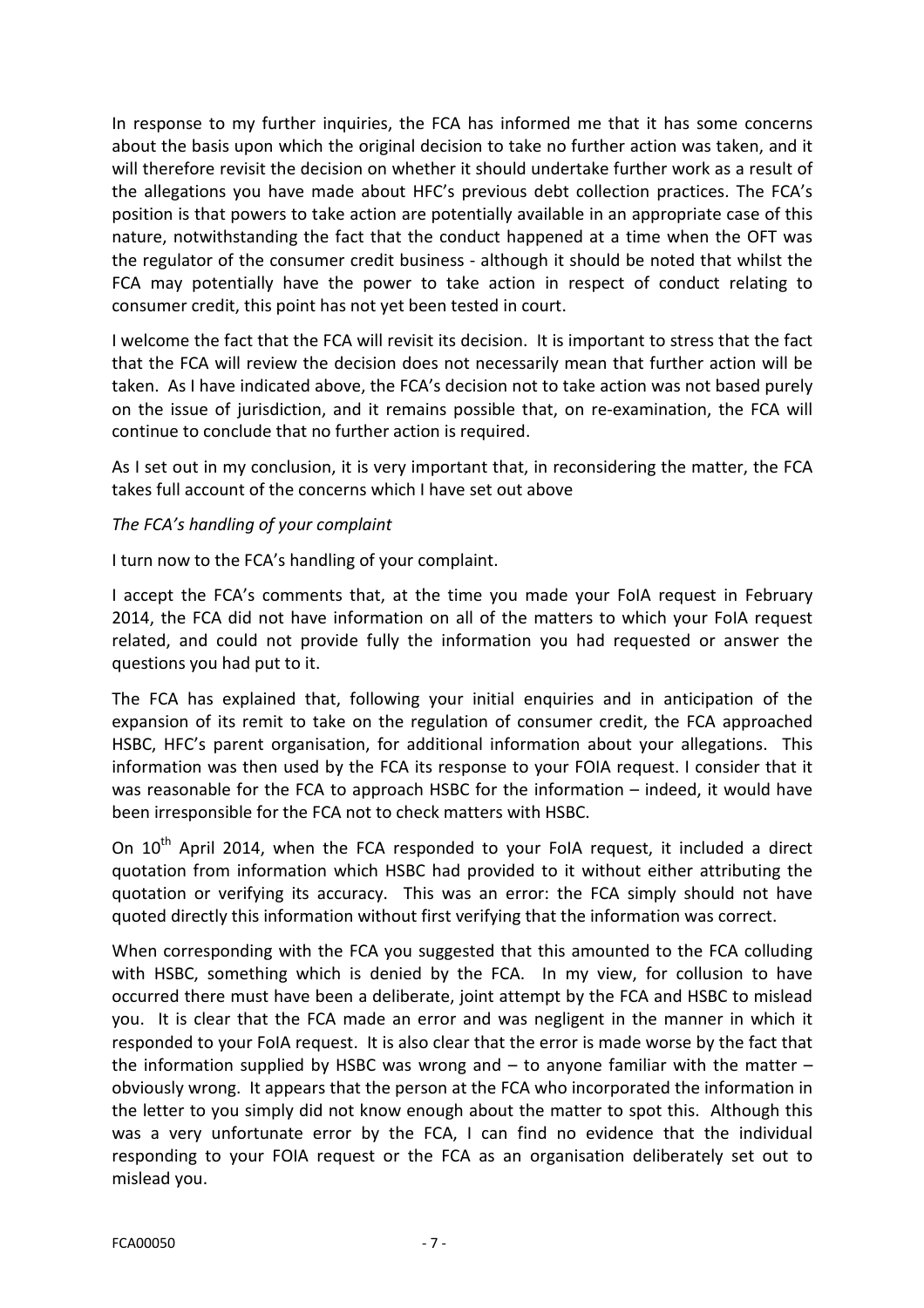I understand that the FCA has apologised to both you (in its decision letter) and the Treasury Select Committee for the manner of its response, and specifically its decision to quote directly from the information which HSBC provided to it. I will, however, come back to this in my conclusion.

Finally, I turn to the FCA's decision letter in response to your complaint. I can summarise my views on this letter as follows:

- it failed properly to address the core issues of your complaint. I have attempted to address them above. To some extent, the FCA was constrained by the fact that it needed to protect the confidentiality of its continuing consideration of the matter, but its decision to confirm to the Treasury Committee that it was taking no further action means that those confidentiality considerations no longer apply
- it was too generous to colleagues' errors in respect of the delays. In particular, its attempt to minimise the serious failure to refer matters to the OFT by apologising for the fact that "on the balance of probabilities" the matter was not referred was unacceptable
- it underplayed the scale of the error in the "copying and pasting" of the information provided by HSBC
- its attempt to shift blame on to you by suggesting that you should have referred the matter to the OFT yourself was unacceptable
- its refusal to address directly your subsequent requests that it confirm that the unattributed quotation from HSBC was not only unattributed but also wrong was equally unacceptable.

The FCA should be transparent and, where it has made mistakes, freely admit it. In this case the FCA's defensiveness is wholly unsatisfactory.

# Your further comments

In your second response to my preliminary decision you also asked me a number of questions which had not previously been put to the FCA. Although I have sought to address the main ones in the explanation I have given above, a number of them are not part of the original complaint, and do not affect its outcome. I have, however, provided responses to those points in the annex to this letter.

### Conclusion

1. The FCA's decision to reconsider its decision not to take further action is welcome. I recommend that that reconsideration takes full account of the points which I have made above. In particular, it is essential that the reconsideration includes a full analysis of the harm which was caused by the improper practices, including the number of customers affected and whether, as you allege, there is continuing overcharging – further inquiries may need to be made to establish this.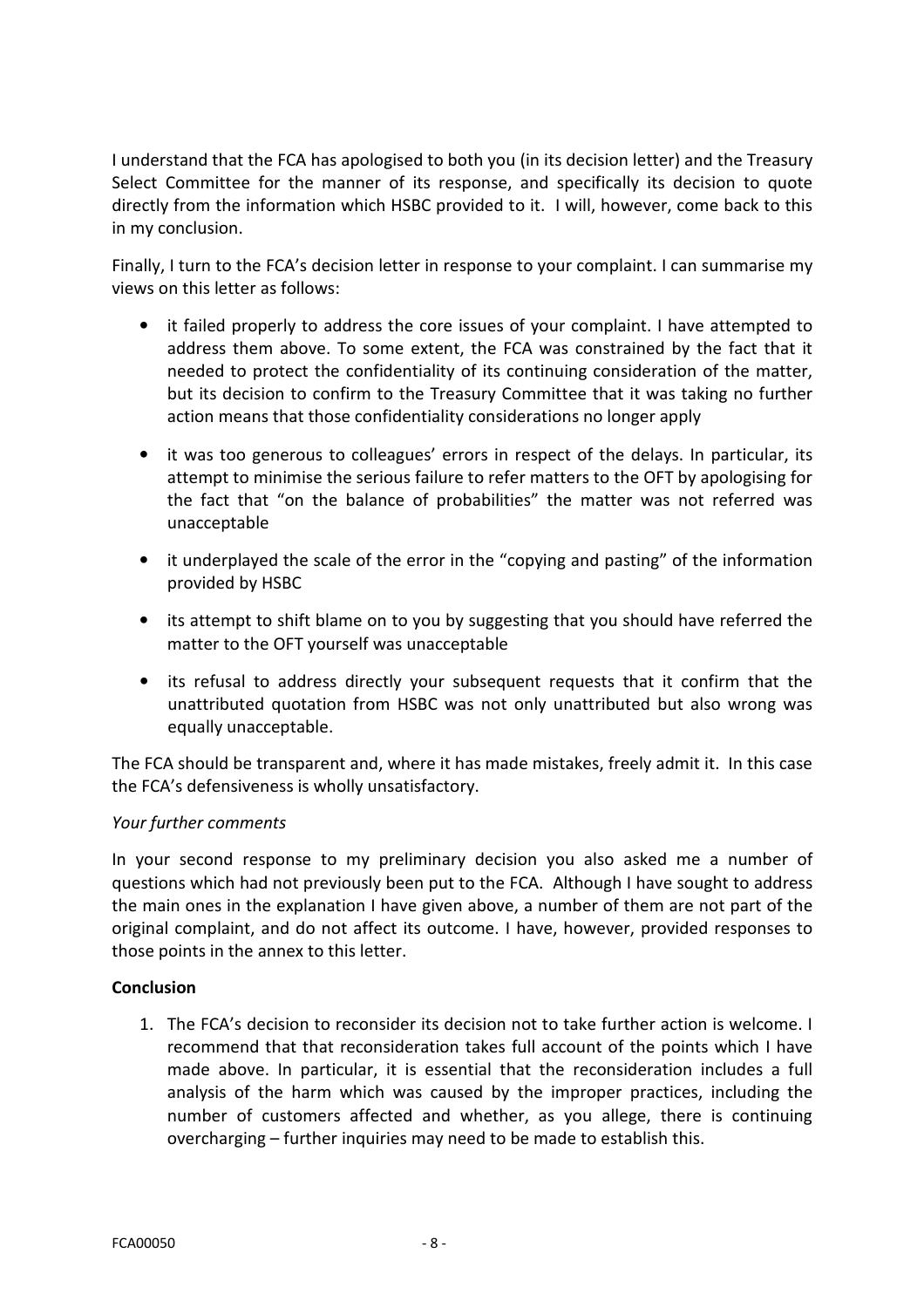2. The failures in the handling both of your original complaint against HFC and HSBC and then your complaints against the regulators, were serious. Throughout, this matter has been characterised by delay and muddle. It cannot be satisfactory that the action which was eventually taken to investigate your concerns about HFC and HSBC only occurred because of your persistence; that the consideration of your complaint against the regulators was drawn out and badly handled; and that it was only following the lengthy inquiries, resulting from your complaint to me, that the FCA has now concluded that it should reconsider its original decision. For all these matters, I recommend that the FCA offers a full apology for its serial failings.

Yours sincerely

Motyton.

Antony Townsend Complaints Commissioner